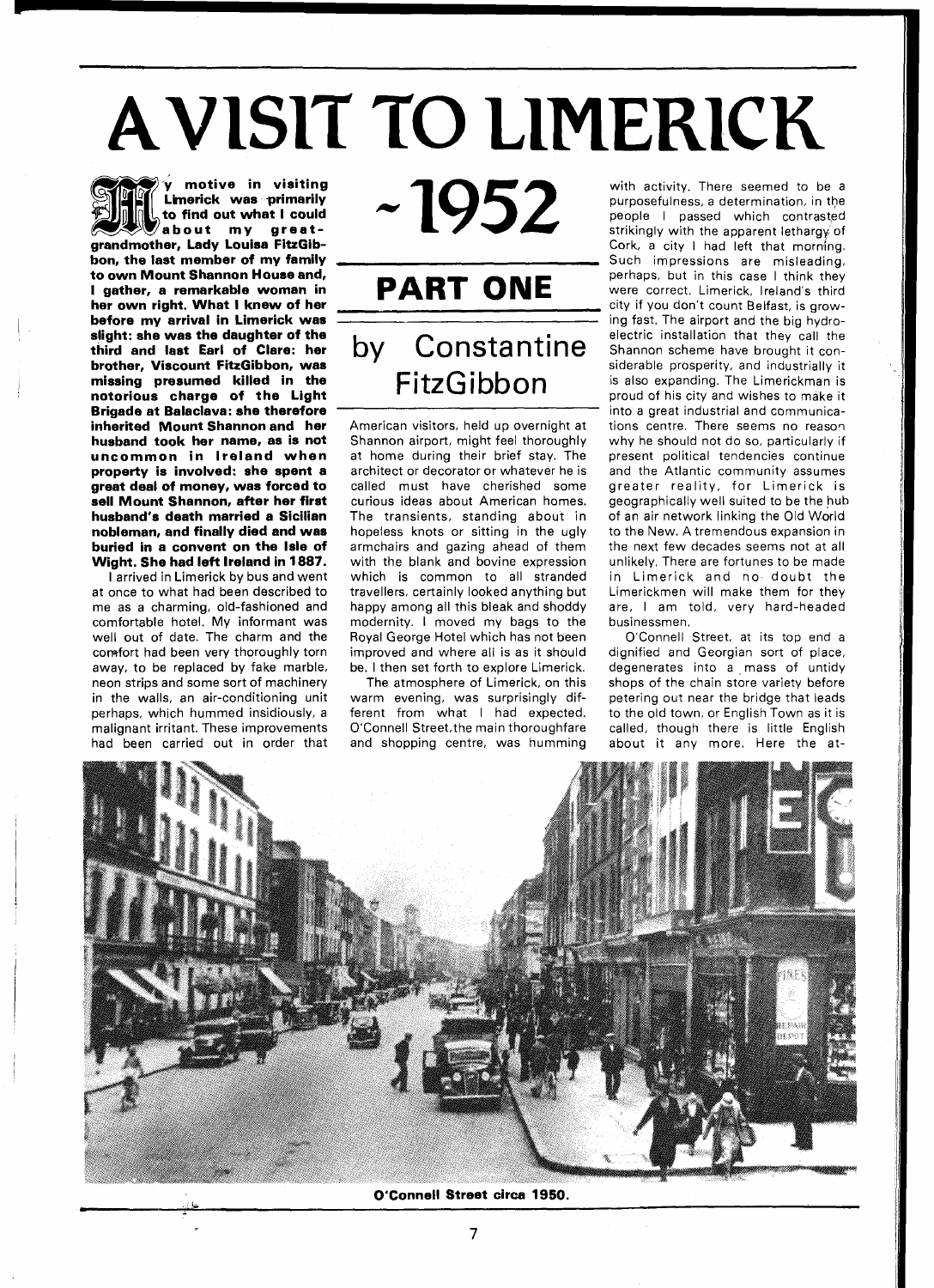sphere is very different, aged and **y** and restful. King John's great caswith its satisfactory round towers, ids four square on the left bank of Innon. Behind it is St. Mary's hedral.

visited this fine cathedral in the hpany of the sexton, a cheery old 1 who took a pleasant and unosten- ,us pride in his church, as well he ht. It was built in the twelfth cenand the extensive alterations at r dates have done little to alter its , early medieval character. It is high airy and without much stained s. Some people, of whom I am one, lot care for the dull glow of stained s which cramps and darkens the in-Ir of churches and does not permit 1ic architecture to soar as it should. tered about the church were flags rish regiments, now disbanded,

h had fought in England's wars,

and on the walls were monuments to various Protestant gentlemen and ladies of the vicinity. For St. Mary's is a Protestant church, as indeed are almost all the old churches in this country. Taken over by the established Church of Ireland, they have never been restored to their original owners. (Indeed how could they be without a tremendous row? The Church of lreland maintains that it is not that in name only.) It is perhaps this fact which gives the old lrish churches an air of emptiness, almost of desiccation. since there are far more Protestant churches than are needed. The Catholic ones, almost all built in the last hundred and fifty years and in many cases of a tawdry ugliness that recalls the nonconformist temples of the Welsh, are packed every Sunday, while the little Protestant congregations seem lost among the vastness of a church such



**The statue of Viscount FitzGibbon.** 

as St. Mary's here or St. Nicholas' in Galway. When Gladstonedisestablished the Church of lreland some eighty years ago he saw to it that a handsome compensation was paid and it is from the remnants of this sum that the lrish Church draws a large amount of its income. It is a faith that is here moribund in an alien climate, but it must be given credit for the excellent care that it devotes to the preservation of its old, almost fossilized, buildings. The Roman Catholics in lreland seem less interested in ancient beauty. As has been frequently pointed out, there is a strong degree of puritanism in lrish Catholicism and beauty is not an automatic virtue as it is about the Mediterranean. A friend of mine remarked to me that whereas in England puritanism led to a schism within the Protestant Church, in lreland it simply merged with the Catholic Church and gave the lrishman that attitude towards his faith which is so strikingly at variance with the Catholicism of Italy or France or even of Spain.

It is as well not to discuss such matters in Ireland, since one can easily find oneself in deep, if not in hot, water. Particularly is it wise to keep off the subject of religion. In Limerick, it seems, a discussion of dogma can degenerate into a rumpus almost as easily as in Belfast. Whether this is a malicious slander or not I cannot say, for I did not discuss such matters, but certainly the Limerickman is a violent sort of fellow, as was proved during the Anglo-Irish war. And certainly that violence still lingers on. I was told a story of an Englishman who last year was in conversation with an lrish acquaintance in these parts. The Englishman, it seems, was one of those fatuous, red-faced, military men with loud and braying voices and an acute insensibility to the fact that they are not invariably taken at their own valuation when abroad. The lrishman was a softly spoken gentleman who had played a fairly conspicuous part in the lrish Republican Army and whoge brother was shot by the British during the troubles. The Englishman, slapping his acquaintance on the shoulder, had asked loudly and cheerfully:

'Do you get any decent rough shooting up around Castleconnell?'

The lrishman replied with a smile: "Well, thirty years ago, anyone who looked like you in or about Castlecon-

nell was shot on sight'. From St. Mary's I walked along the bank of the Shannon past the fine and delicate eighteenth-century customs house to Sarsfield Bridge. Sarsfield is the great name in Limerick, and rightly so, for his defence of the city in 1691 was one of the few glorious exploits of lrish arms in all those long and tragic wars. It is a curious fact that the lrish should, in general, have fought so

#### **The blaa**

badly remal fight i the cc again their I Spani have showe This i! recall: talent Frencl servic eighte and ninete explan of the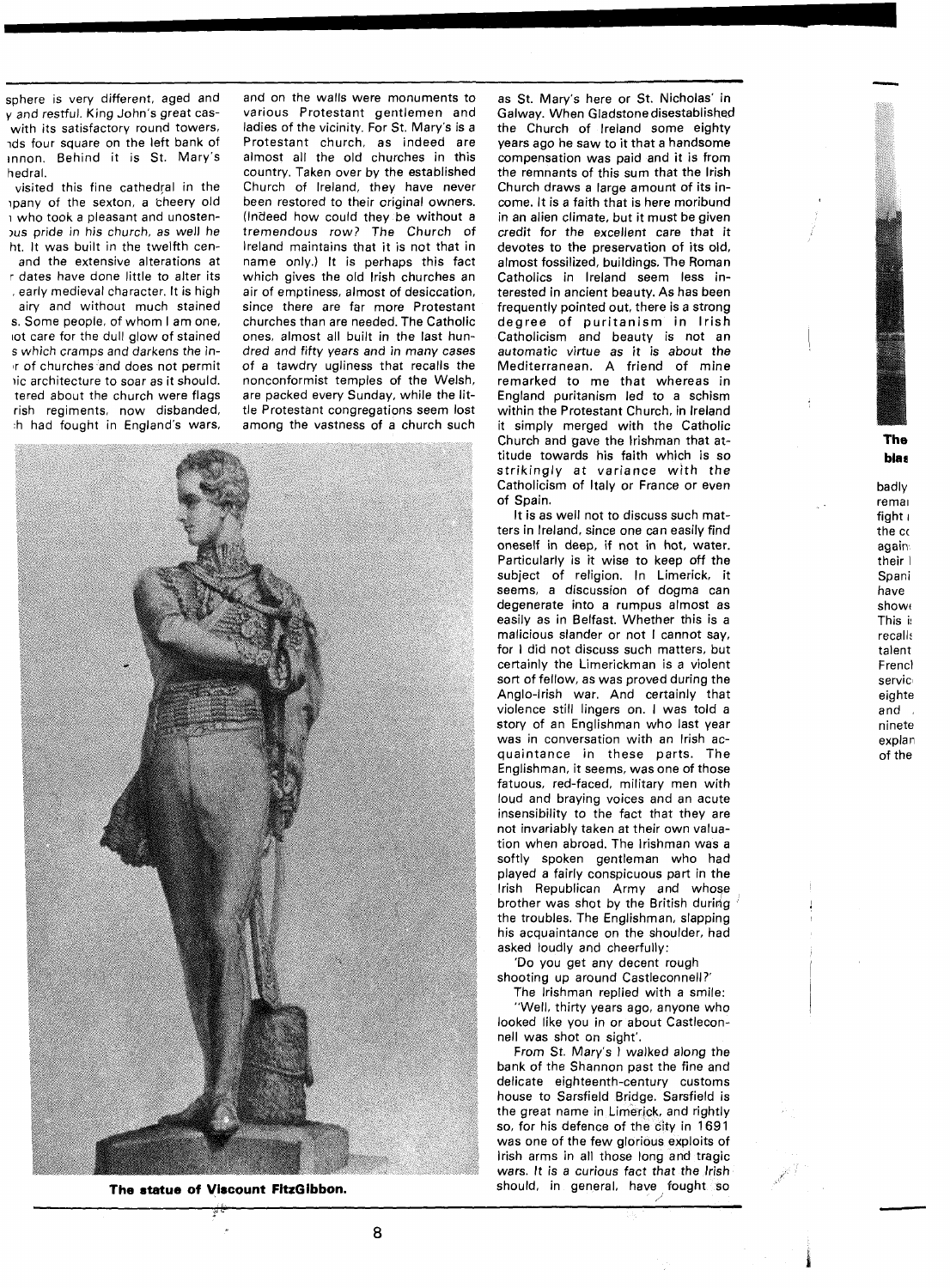

**The remains of the statue of Viscount Fitzgibbon, after the bomb blast at Sarsfield Bridge.** 

badly in Ireland. Tom Moore it was who remarked that the lrish can neither fight nor write in their own country and the constant jibes of cowardice levelled against the lrish soldiers, not only by their English enemies but also by their Spanish and French allies, seem to have had a certain basis; at least they showed a repeated tendency to panic. This is all the more curious when one recalls the extreme valour and military talent displayed by lrish troops in the French, Russian, Spanish and Austrian service during the seventeenth and eighteenth centuries and in the British and American armies during the nineteenth and twentieth. Perhaps the explanation is to be found in the genius of the place, in the peasant's universal

tradition of gentleness until he is driven into furious acts of savage and therefore unmilitary rebellion. Or perhaps, which seems more likely, it is that the lrish armies which fought in the Elizabethan, Cromwellian and Williamite wars were almost always composed of troops who were at the best only half trained. It was the poet Spenser who remarked, during the Elizabethan war: 'l have heard some great warriors say that in all the services which they have seen abroad in foreign countries, they never saw a more comely man than the Irishman ... When he cometh to experience of service abroad, or is put to a piece or a pike, he maketh as worthy a soldier as any nation he meeteth with'. Certainly



**MacDowall's statue of Viscount FitzQibbon.** 

Sarsfield's men who fought here in the last scene of this three-act tragedy were the lrish army that gave the finest account of itself; they had been in the field for some months and were, moreover, stiffened by a number of lrish troops who had been fully trained in the French service and commanded by officers who had learned their trade in the wars of Louis XIV.

Sarsfield himself was a dashing and attractive man and if the story **qf** his remark at the time of surrender - 'Swap kings and we'll fight you again' - is apocryphal, it is well found. It is bitterly ironical that this honourable surrender on honourable terms should have led to one of the great betrayals. A few minutes' walk from Sarsfield Bridge is the stone on which the Treaty of Limerick was signed, a treaty which promised the lrish at least a measure of religious toleration and the right to retain their property. But no sooner had Sarsfield and Dillon and O'Brien sailed away to France with the fifteen thousand men who preferred service in the French army to defeat at home than the carpet-baggers moved in. The politicians dishonoured the treaty which the soldiers had signed - much to the annoyance, incidentally, of King William and his better advisers. The Penal Laws against Catholics were passed, every English adventurer who could pull a string began to steal lrish lands, and the possibility of a just settlement in Ireland was once again postponed for a hundred years. These embers are perhaps long cold. But it should not be a source of surprise to the English refugees from their own austerity to find that in Ireland, as in some other parts of the globe, an Englishman's word is not automatically accepted as being his bond.

On Sarsfield Bridge there is a rather gloomy statue commemorating the I.R.A., a schoolmasterly figure in bronze. He is flanked incongruously by two small Russian cannons captured in the Crimean War. For here stood Macdowall's fine statue of Viscount FitzGibbon. It was blown up in the troubles, a senseless act of vandalism. The young man seems to have been popular in the neighbourhood and certainly did no one any harm. It was no doubt intended as an act of petty revenge against his grandfather, the hated architect of the Union of whom I have more to say elsewhere. But it was Limerick's loss.

Of this young officer a curious tale is told, for the truth of which I cannot vouch. As I have said, he was missing believed killed in the charge of the Light Brigade. A quarter of a century later, during the Second Afghan War, his regiment, the 8th Hussars, was stationed in India, near the Northwest Frontier. One evening a bowed and tattered figure was brought to the sergeant of the guard into the officers'

فلألمئ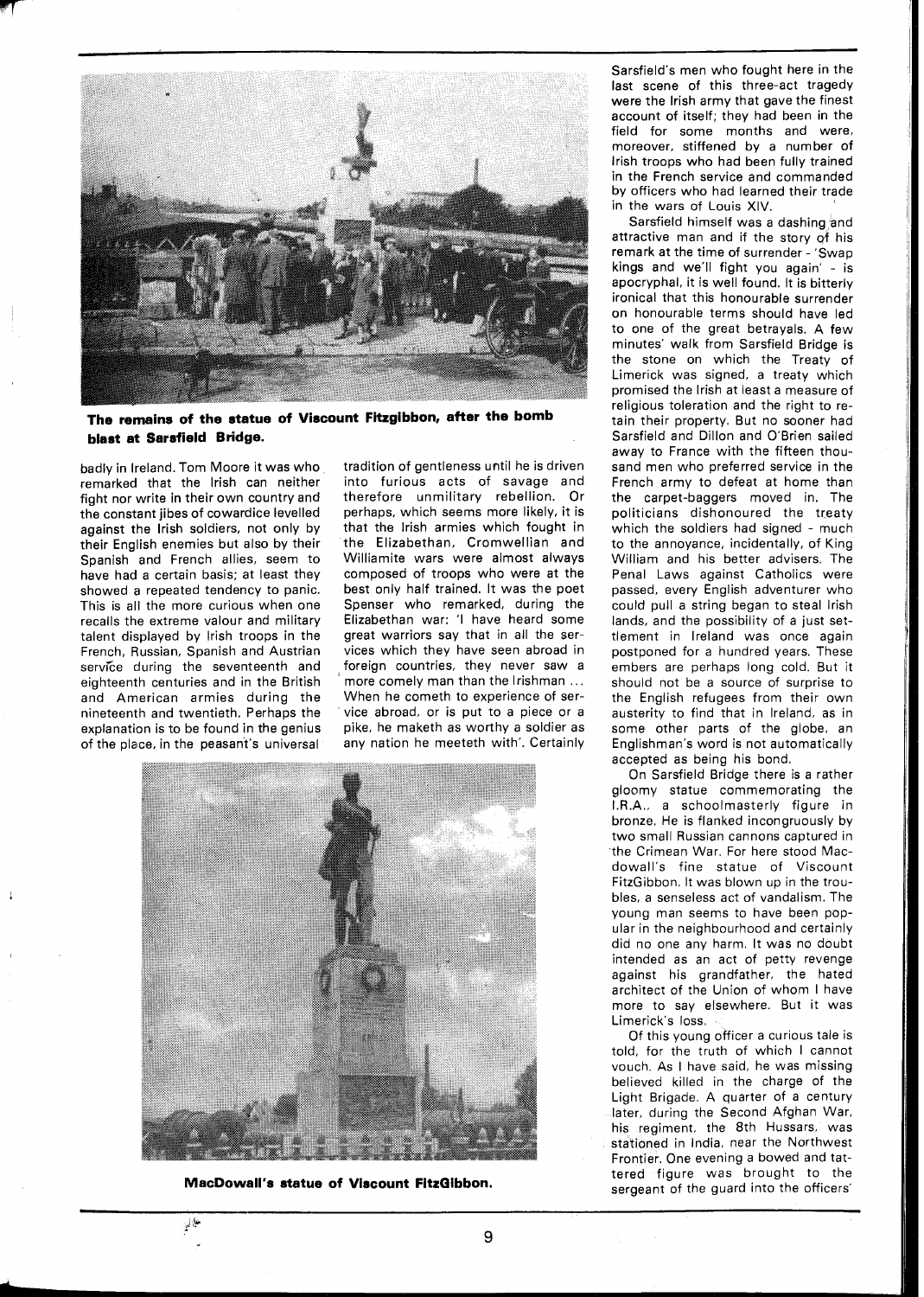ss. He spoke a halting, rusty English. officer knew him and yet, since he **j** apparently a gentleman of their i race in this distant place, he was ted to dine. Since he did not say **3** he was, no one asked him his ie - manners were better in those s - though he mentioned Siberia. was plainly at home and knew the ous regimental customs. After dinhe thanked his hosts and disapred into the night. An examination egimental records showed that the **<sup>I</sup>**ex-officer of the 8th Hussars who ~ld be the stranger's approximate , and whose whereabouts could not ~ccounted for, was Lord FitzGibbon. ing based a short story on this nge anecdote, which he entitled <sup>I</sup>**Man Who Was.** 

o far as I know, this unfortunate ng man's only other appearance in ture are the following impolite lines logan, the Bard of Thomond, who jrated to America from which land vas brought back by popular sub- )tion. No doubt his style appealed ie Limerick temperament:

#### **re he stands in the open air, bastard son of the late Lord e.**

#### **y call him FitzGibbon but his be was Moore,**

#### **se his father was a cuckold and mother was a whore.**

:tive but, I am glad to say, untrue. real story is slightly less distable. The third Earl, when he was FitzGibbon and M.P. for Limerick, me enamoured of a Mrs. Moore, whom he eloped and lived openly n, as they say. Mr. Crosbie Moore him in 1824, and a Dublin jury .ded the unfortunate husband the iderable sum of £6,000 damages. ~ct of Parliament was necessary to in divorce, a lengthy business, with esult that when their first child, a was born, his name was Moore. re their other children arrived Mrs. re had become Mrs. FitzGibbon. ; the younger son was the mate heir, a confusing state of af-The elder became some sort of lel and died a bachelor. An old eman I met told me he remem-**1** seeing him in the streets of rick and described him as a ncholy sort of fellow. He might have been.

at evening I was driven to a party arge house some ten miles or so Je the city. My host and hostess young people who had recently ht this property, which they were ng. Odd farmers, I thought, to give ty that started at midnight. But assured me that theirs was the milk-round hereabouts and that were many people who preferred ve the milk arrive at about ten . than to be awakened by the clatpails at half-past six. Futhermore

they struck me as strange farmers in that he was a man of wide culture and knowledge in fields far removed from food while she was a lady of striking beauty. Their house was a sort of gigantic cottage, fifty small rooms perhaps, of which a quarter, I reckon, were barely furnished. The place was candle-lit, and this accentuated the magnificent looks of the women present - most of whom, like their hostess, were the wives of farmers.

And here I must stop to comment on the beauty of the Limerick women. I have been in Arles, I have lived in Rome, I have frequently walked down Fifth Avenue, but never anywhere have I seen so many handsome girls as in or about Limerick. At this candle-lit party, and without benefit of John Jameson, half the female guests could easily have replaced Lady Lavery on the lrish banknotes, lndeed perhaps advantageously, for they quite lacked that famous beauty's slight inspidity of expression. Gorgeous, tall, slender, swanlike creatures they were, proud of carriage and with that easy, open smile which comes of assurance and the knowledge that their men both love and respect them. In the streets of Limerick, too, the girls were startlingly beautiful and seemed, if anything, more self-assured than the men. I think that the ideal rhythmn of life for men and women is not quite the same, and that the rhythmn which prevails in a devoutly Catholic community makes for feminine happiness. Certainly, in the vast majority of cases, promiscuity does not, and here there is none of that. To keep her boy-friend a Limerick girl does not have to go too far with him, lndeed she would get a tremendous wigging from her fatherconfessor should she do so, as would the boy. Thus can they be beautiful, flirtatious, gay and honest without any fear that they may be misunderstood. And a community where the women are happy must be, by definition, a happy society. The few who cannot manage or do not like a life of chastity can always move, to Dublin or London. This accounts for the fact that lrish women in England have a reputation which is grotesque if applied to lrish women in Ireland. In this connection I heard an anecdote about some American politicians.

It seems that these gentlemen, returning to their native shore after one of their junkets about Europe, were stranded overnight at a hotel near Shannon airport. The local head of the air line did his best to make them comfortable with bottle and glass. After a while one of the politicians remarked that since this seemed to be an impromptu party it would be as well to invite some girls. Who ever heard of a party without girls? The air line official, slightly worried, said that he could invite some of the air hostesses from the field. At this point another Irishman who happened to be present carefully pointed out that in Western Ireland the girls insisted on marriage as a **sine qua nihil** (though no doubt he said it in English). That party never took place.

One day, when I was talking to a shop-keeper at a village some miles from Limerick, I had occasion to comment on the beauty of the Limerick women.

'They're beautiful,' he agreed. 'and they can fight too'.

He knew how they had fought, side by side with their men, during the siege. So did I, for was not an ancestress of mine killed while helping repel a Williamite assault?

They were not fighting that night in this huge, candle-lit cottage, nor was anyone else. lndeed the only person who nearly did was myself, after a glass of poteen which some thoughtless person thrust upon me. I saw a gentleman wearing the tie of my old school and, being utterly befuddled by the home-made spirit, my dislike for the school became transformed into a dislike for the wearer of the tie. However I had sufficient self-control to avert my eyes from the object of my displeasure and then, in order to be entirely on the safe side, made my way down a long, dark, flagged corridor to the vast kitchen where I found a splendid gentleman seated in solitary grandeur with a glass of stout in his hand.

Tipsy though I was, I could easily see that he was tipsier still, if so flippant a word may be applied to his sombre melancholy. He informed me that he advised my host on the matter of pigs. He told me his name, a fine old lrish name, and that if he had his rights this house and all its land would belong to him, for had it not been stolen from his great-great-great-great-grandfather by some Cromwellian scallywag? Then, with a courtly phrase, he invited me to join him in a glass of our host's beer. I was delighted to accept.

route for, M ted foun host SCOU man host to fa mar; wher look alrea  $more$ born was wake his g until wen dabl, man dres nent shak slap pig revel take ploye **N <sup>c</sup>** parts wate

In any case my stately friend and I had a long and interesting conversation, touching on the history of the house and thence sliding easily into metaphysical matters. We were well looked after by our host's servants and, though I have forgotten what ideas it was that we exchanged in the great, stony, half-lit kitchen, I do recall thinking how wise, how truly philosophical, my acquaintance must be to choose the dignity of this quiet room rather than the gaeity of the front part of the house. But I was tired. After a while I found it impossible to keep up my end of the conversation and I began to suspect that the gentleman was losing interest in me. In such circumstances there is only one course to take, slip away. It was now about half-past three and I found a couple. lacking in stamina, who were about to set off on the fifty-mile drive to their home. Their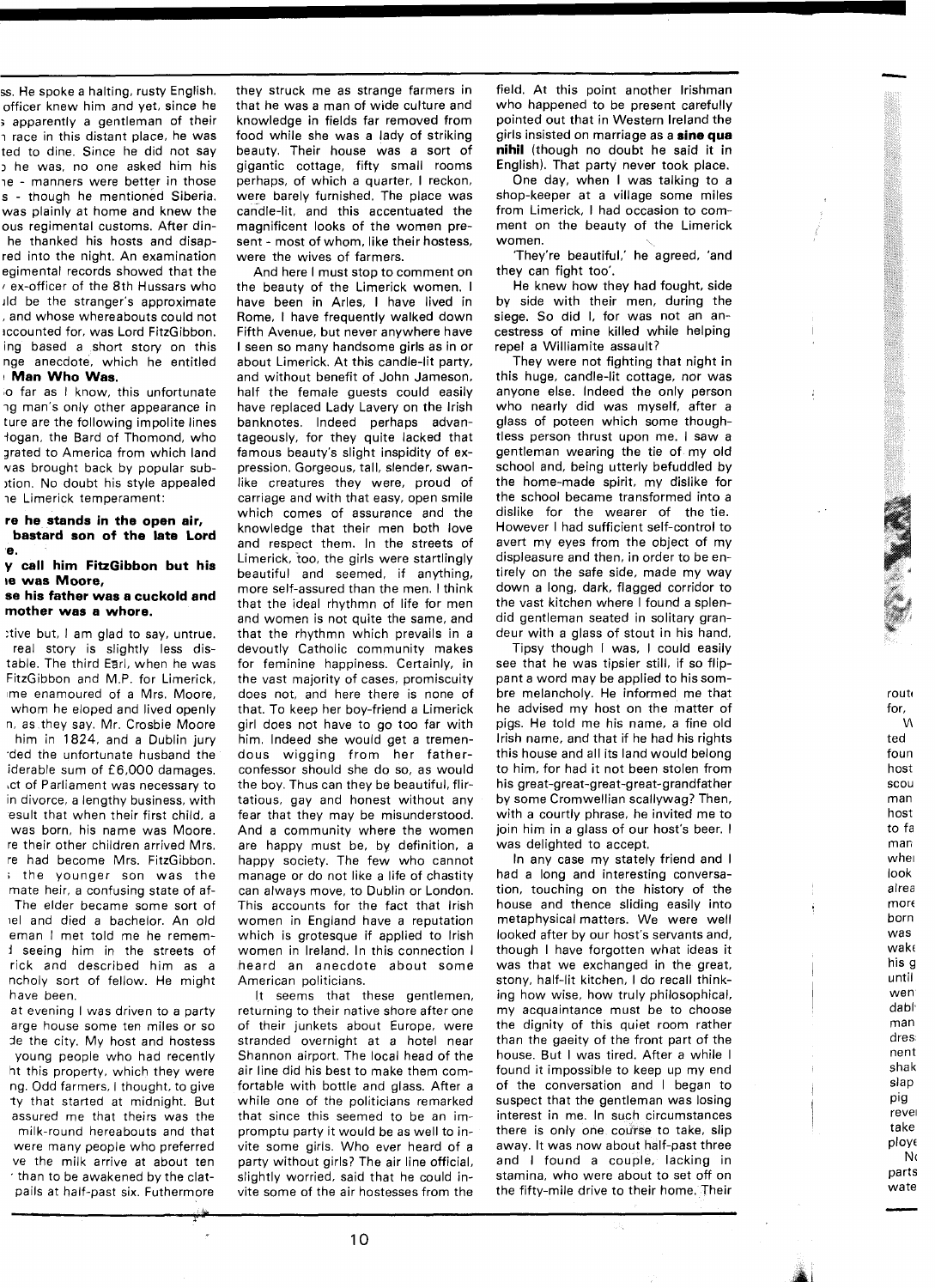mess. He spoke a halting, rusty English. No officer knew him and yet, since he was apparently a gentleman of their own race in this distant place, he was invited to dine. Since he did not say who he was, no one asked him his name - manners were better in those days - though he mentioned Siberia. He was plainly at home and knew the various regimental customs. After dinner he thanked his hosts and disappeared into the night. An examination of regimental records showed that the only ex-officer of the 8th Hussars who would be the stranger's approximate age, and whose whereabouts could not be accounted for, was Lord FitzGibbon. Kipling based a short story on this strange anecdote, which he entitled **The Man Who Was.** 

So far as I know, this unfortunate young man's only other appearance in literture are the following impolite lines by Hogan, the Bard of Thomond, who emigrated to America from which land he was brought back by popular subscription. No doubt his style appealed to the Limerick temperament:

#### **There he stands in the open air, The bastard son of the late Lord Clare.**

**They call him FitzGibbon but his name was Moore, Cause his father was a cuckold and** 

### **his mother was a whore.**

Effective but, I am glad to say, untrue. The real story is slightly less disreputable. The third Earl, when he was Mr. FitzGibbon and M.P. for Limerick, became enamoured of a Mrs. Moore, with whom he eloped and lived openly in sin, as they say. Mr. Crosbie Moore sued him in 1824, and a Dublin jury awarded the unfortunate husband the considerable sum of £6,000 damages. An Act of Parliament was necessary to obtain divorce, a lengthy business, with the result that when their first child, a son, was born, his name was Moore. Before their other children arrived Mrs. Moore had become Mrs. FitzGibbon. Thus the younger son was the legitimate heir, a confusing state of affairs. The elder became some sort of colonel and died a bachelor. An old gentleman I met told me he remembered seeing him in the streets of Limerick and described him as a melancholy sort of fellow. He might well have been

That evening I was driven to a party in a large house some ten miles or so outside the city. My host and hostess were young people who had recently bought this property, which they were farming. Odd farmers, I thought, to give a party that started at midnight. But they assured me that theirs was the latest milk-round hereabouts and that there were many people who preferred to have the milk arrive at about ten rather than to be awakened by the clatter of pails at half-past six. Futhermore

they struck me as strange farmers in that he was a man of wide culture and knowledge in fields far removed from food while she was a lady of striking beauty. Their house was a sort of gigantic cottage, fifty small rooms perhaps, of which a quarter, I reckon. were barely furnished. The place was candle-lit, and this accentuated the magnificent looks of the women present - most of whom, like their hostess, were the wives of farmers.

And here I must stop to comment on the beauty of the Limerick women. I have been in Arles, I have lived in Rome, I have frequently walked down Fifth Avenue, but never anywhere have I seen so many handsome girls as in or about Limerick. At this candle-lit party, and without benefit of John Jameson, half the female guests could easily have replaced Lady Lavery on the lrish banknotes, lndeed perhaps advantageously, for they quite lacked that famous beauty's slight inspidity of expression. Gorgeous, tall, slender, swanlike creatures they were, proud of carriage and with that easy, open smile which comes of assurance and the knowledge that their men both love and respect them. In the streets of Limerick, too, the girls were startlingly beautiful and seemed, if anything, more self-assured than the men. I think that the ideal rhythmn of life for men and women is not quite the same, and that the rhythmn which prevails in a devoutly Catholic community makes for feminine happiness. Certainly, in the vast majority of cases, promiscuity does not, and here there is none of that. To keep her boy-friend a Limerick girl does not have to go too far with him, lndeed she would get a tremendous wigging from her fatherconfessor should she do so, as would the boy. Thus can they be beautiful, flirtatious, gay and honest without any fear that they may be misunderstood. And a community where the women are happy must be, by definition, a happy society. The few who cannot manage or do not like a life of chastity can always move, to Dublin or London. This accounts for the fact that lrish women in England have a reputation which is grotesque if applied to lrish women in Ireland. In this connection I heard an anecdote about some American politicians.

It seems that these gentlemen, returning to their native shore after one of their junkets about Europe, were stranded overnight at a hotel near Shannon airport. The local head of the air line did his best to make them comfortable with bottle and glass. After a while one of the politicians remarked that since this seemed to be an impromptu party it would be as well to invite some girls. Who ever heard of a party without girls? The air line official, slightly worried, said that he could invite some of the air hostesses from the

field. At this point another Irishman who happened to be present carefully pointed out that in Western Ireland the girls insisted on marriage as a **sine qua nihil** (though no doubt he said it in English). That party never took place.

One day, when I was talking to a shop-keeper at a village some miles from Limerick, I had occasion to comment on the beauty of the Limerick women.

'They're beautiful,' he agreed, 'and they can fight too'.

He knew how they had fought, side by side with their men, during the siege. So did I, for was not an ancestress of mine killed while helping repel a Williamite assault?

They were not fighting that night in this huge, candle-lit cottage, nor was anyone else. lndeed the only person who nearly did was myself, after a glass of poteen which some thoughtless person thrust upon me. I saw a gentleman wearing the tie of my old school and, being utterly befuddled by the home-made spirit, my dislike for the school became transformed into a dislike for the wearer of the tie. However I had sufficient self-control to avert my eyes from the object of my displeasure and then, in order to be entirely on the safe side, made my way down a long, dark, flagged corridor to the vast kitchen where I found a splendid gentleman seated in solitary grandeur with a glass of stout in his hand.

Tipsy though I was, I could easily see that he was tipsier still, if so flippant a word may be applied to his sombre melancholy. He informed me that he advised my host on the matter of pigs. He told me his name, a fine old lrish name, and that if he had his rights this house and all its land would belong to him, for had it not been stolen from his great-great-great-great-grandfather by some Cromwellian scallywag? Then, with a courtly phrase, he invited me to join him in a glass of our host's beer. I was delighted to accept.

In any case my stately friend and I had a long and interesting conversation, touching on the history of the house and thence sliding easily into metaphysical matters. We were well looked after by our host's servants and, though I have forgotten what ideas it was that we exchanged in the great, stony, half-lit kitchen, I do recall thinking how wise, how truly philosophical, my acquaintance must be to choose the dignity of this quiet room rather than the gaeity of the front part of the house. But I was tired. After a while I found it impossible to keep up my end of the conversation and I began to suspect that the gentleman was losing interest in me. In such circumstances there is only one course to take, slip away. It was now about half-past three and I found a couple, lacking in stamina, who were about to set off on the fifty-mile drive to their home. Their